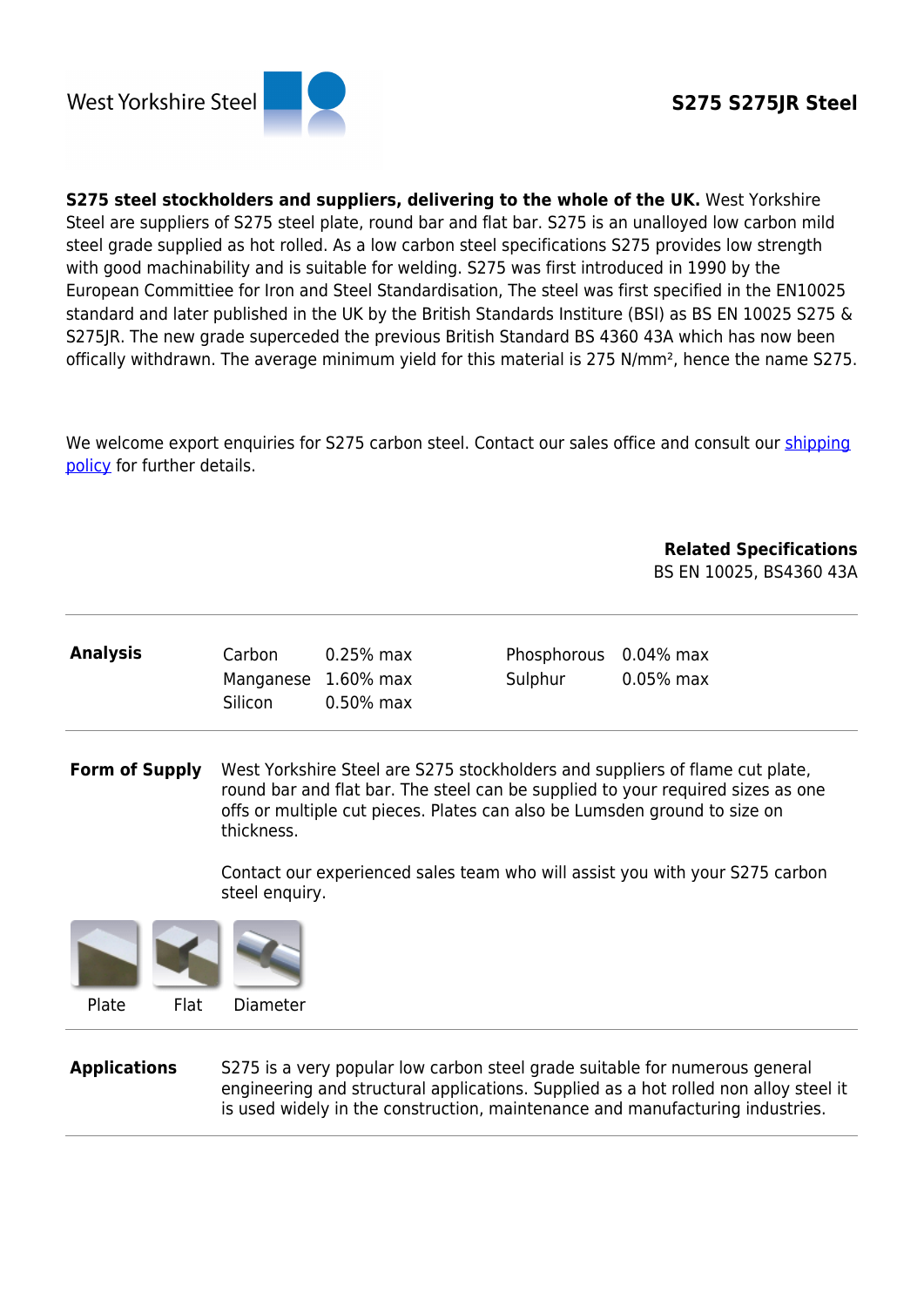| <b>Steel Profiles</b>                              | S275 steel profiles are available as multiple or one off pieces. Flame cut steel<br>blanks can be supplied surface ground and edge machined to your requirements.<br>All flame cut steel pieces are dressed before final inspection and despatch. If you<br>have any special requirements please inform our sales staff when you enquire for<br>flame cut steel profiles.                                                                                                                                                                                                   |                                                                                                                                                                         |  |
|----------------------------------------------------|-----------------------------------------------------------------------------------------------------------------------------------------------------------------------------------------------------------------------------------------------------------------------------------------------------------------------------------------------------------------------------------------------------------------------------------------------------------------------------------------------------------------------------------------------------------------------------|-------------------------------------------------------------------------------------------------------------------------------------------------------------------------|--|
| Grinding                                           | Surface grinding and edge grinding is available on all flame cut steel components.<br>This is carried out on <b>Lumsden grinding</b> rotary reciprocating table machines.<br>After flame cutting pieces can be ground to clean up or blanks can be Lumsden<br>ground to size on thickness to an tolerance of +/-0.25mm. A tighter tolerance<br>may be possible, please provide your required tolerances to our sales team when<br>enquiring.                                                                                                                                |                                                                                                                                                                         |  |
| <b>Typical</b><br><b>Mechanical</b><br>Properties* | As a hot rolled non alloy steel the main characterisitics of S275 are its<br>mechanical properties, such as the tensile strength and yield strength.                                                                                                                                                                                                                                                                                                                                                                                                                        |                                                                                                                                                                         |  |
|                                                    | <b>Tensile</b><br><b>Strength</b><br>$N/mm^2$ (MPa)<br>380-540                                                                                                                                                                                                                                                                                                                                                                                                                                                                                                              | <b>Yield</b><br><b>Strength</b><br>$N/mm^2$ (MPa)<br>275                                                                                                                |  |
|                                                    | (*as rolled - 16mm plate)                                                                                                                                                                                                                                                                                                                                                                                                                                                                                                                                                   |                                                                                                                                                                         |  |
| <b>Heat Treatment</b>                              | S275 is not ideally suited to hardening, though it can be subjected to limited heat<br>treatment process such as case hardening. When hardening S275 heat treatment<br>temperatures, including rate of heating, cooling and soaking times will vary due<br>to factors such as the shape and size of each component. Other considerations<br>during the heat treatment process include the type of furnace, quenching<br>medium and work piece transfer facilities. Please consult your heat treatment<br>provider for full guidance on heat treatment of S275 carbon steel. |                                                                                                                                                                         |  |
| <b>Certification</b>                               |                                                                                                                                                                                                                                                                                                                                                                                                                                                                                                                                                                             | S275 steel is commonly available with a 3.1b mill certificate, cast and analysis<br>certificate or a certificate of conformity, please request when placing any orders. |  |
| <b>Quality Assured</b><br><b>Supply</b>            |                                                                                                                                                                                                                                                                                                                                                                                                                                                                                                                                                                             | S275 steel is supplied in accordance with our ISO 9001 : 2008 registration.                                                                                             |  |
|                                                    |                                                                                                                                                                                                                                                                                                                                                                                                                                                                                                                                                                             | Contact West Yorkshire Steel with your enquiries for cut plate, round<br>and flat bar in S275 carbon steel.                                                             |  |
| <b>Contact Us</b>                                  | Tel:<br>Fax:<br>Email:                                                                                                                                                                                                                                                                                                                                                                                                                                                                                                                                                      | 01937 584440<br>01937 580128<br>sales@westyorkssteel.com                                                                                                                |  |